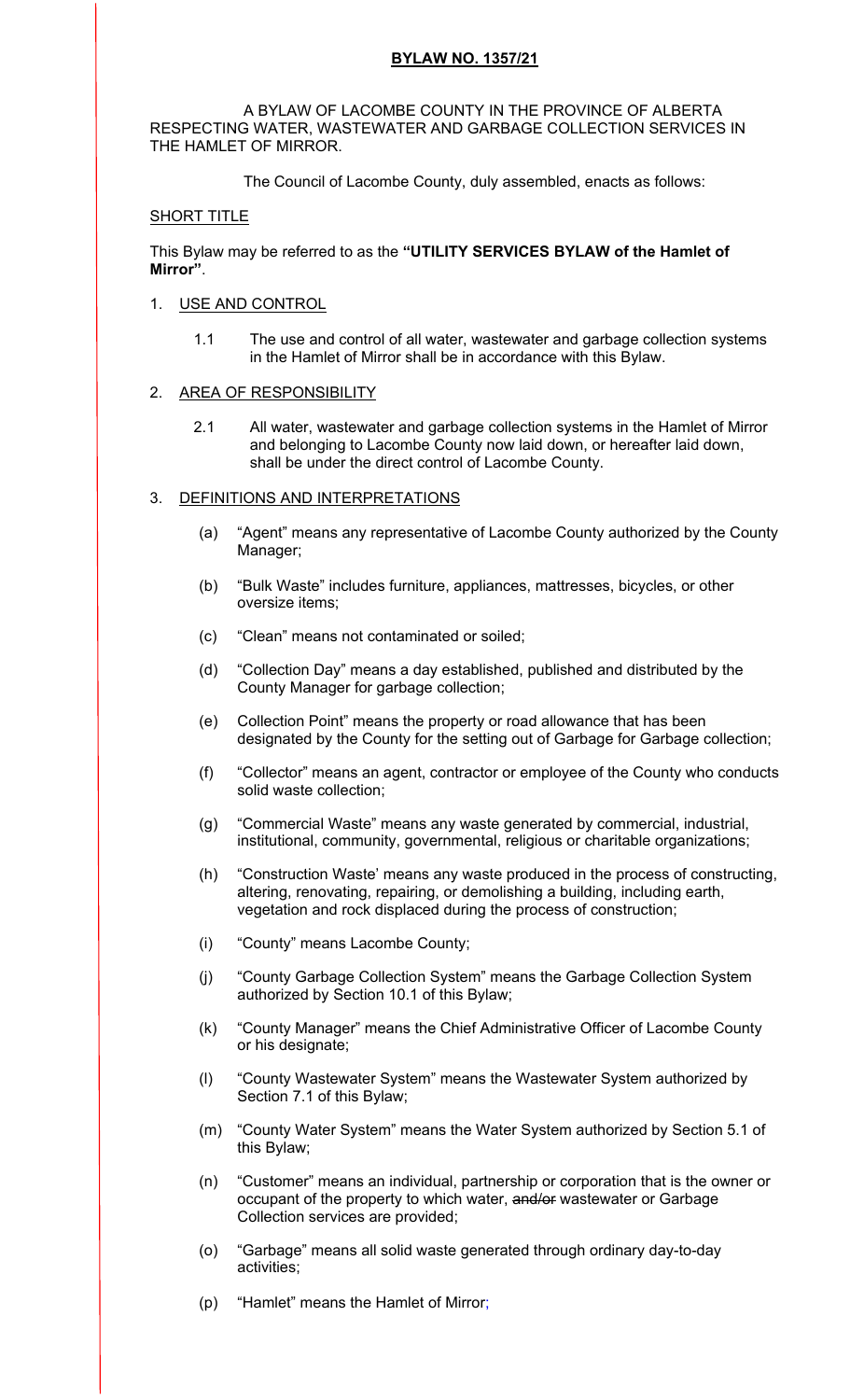Bylaw 1357-21 (q) "Hazardous Waste" includes any waste which contains: trichlorophenol, pentachlorophenol, free cyanides or polychlorinated biphenyls; any liquid which contains arsenic, cadmium, chromium, lead, mercury, nickel, selenium or thallium concentrations greater than 99 milligrams per kilogram; any liquid which contains an organic solvent in concentration greater than 999 milligrams per kilogram; any pesticides, herbicides, explosives, quick lime, sewage sludge, septic tank pumpings, oil, combustible liquids, batteries, poisons, acids, caustics; any container used to transport such waste and any other waste which presents an unusual disposal problem for reasons of health or safety;

Page 2

- (r) "Meter" means a water meter used to measure the amount of water consumed in metric measurement;
- (s) "Multiple Family Dwelling" means any building or group of buildings having more than four separate dwelling units, including, but not limited to, apartments, condominiums and townhouses;
- (t) "Person" means a firm, corporation, owner, occupier, lessee or tenant;
- (u) "Peace Officer" means any Person employed by the County as a Bylaw Enforcement Officer, including a Community Peace Officer or any other Person authorized by the County to enforce the provisions of this Bylaw, including, but not limited to, RCMP members or other police organizations;
- (v) "Receptacle" means a container or bag used to contain Garbage not exceeding 121 liters in size;
- (w) "Residential Premise" included:
	- i. any building containing a single dwelling unit including a mobile home (single detached dwelling; and
	- ii. a semi-detached dwelling (duplex, four plex), where each single dwelling unit is deemed to be a Residential Premise;
- (x) "Sharps" means any items having corners, edges or projections capable of cutting or piercing the skin, including, but not limited to; hypodermic needles, syringes, blades and broken glass;
- (y) "Violation Tag" means a municipal violation notice or tag, allowing for the voluntary payment of a specified penalty to be paid out of court to the County in lieu of appearing in answer to a summons.
- (z) "Violation Ticket" means a ticket issued pursuant to the Provincial Offences Procedure Act.
- (aa) "Wastewater Service Line" means that line extending from the main in the street to the property line of the building being serviced;
- (bb) "Water Main" means that portion of water and/or wastewater line that is laid for the service of more than one Person;
- (cc) "Water Service Line" means that line extending from the main in the street to the property line of the building being serviced;
- (dd) "Yard Waste" means any plant material commonly thrown away in the course of maintaining yards and gardens, including grass clippings, leaves, sod and tree, shrub and bush debris.

## 4. DELEGATION OF AUTHORITY

- 4.1 Council hereby delegates to the County Manager authority to do all things necessary in order to fulfill the responsibilities and duties of the County with respect to the delivery of utility services under the Municipal Government Act and this Bylaw. The County Manager is responsible for the operation of the County's Water, Wastewater and Garbage Collection Systems in accordance with:
	- (a) Provincial and Federal Statutes and Regulations; and
	- (b) This Bylaw and related regulations.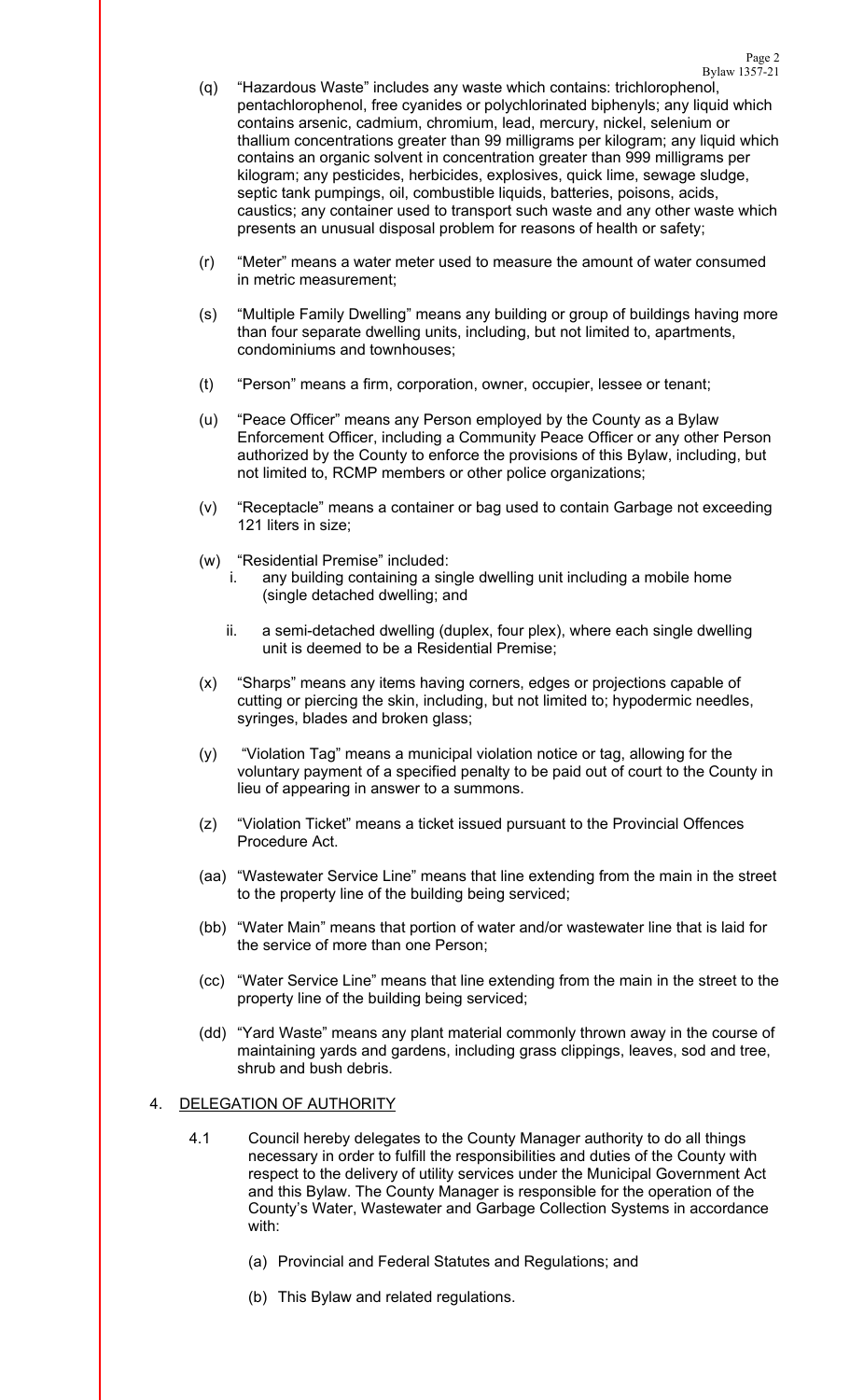### 5. WATER WORKS

- 5.1 The County is hereby authorized to operate a Water System for the purposes of supplying the Customers within the Hamlet with potable water and fire protection.
- 5.2 No Person except those authorized by the County Manager shall make any connection with any of the water pipes or mains in any public property, roadway or easement.
- 5.3 Except as hereinafter provided, no Persons, other than agents of the County, shall open, close, operate, interfere, or draw water from any water main, valve, hydrant or fire plug.
- 5.4 The Fire Chief and members of those fire departments providing fire services in the Hamlet are authorized to use the valves, hydrants or fire plugs of the County Water System for the purpose of extinguishing fires, for fire protection or for any other activities related to the Fire Department.
- 5.5 No Person shall in any manner obstruct the free access to any hydrant, valve or stopcock. No vehicle, building, rubbish or any other matter which would cause such obstruction of the street in which the hydrant is located may be within five meters of the hydrant in a direction parallel with the said property line.
- 5.6 The County shall assume the full responsibility and costs for any water service line which may be frozen between the water main and the property line. The owner of the property shall be responsible for any costs associated with thawing a water service between the property line and the dwelling. Any costs incurred by the County in thawing frozen lines on behalf of any Person shall be recoverable as per Schedule "A".
- 5.7 All water service pipes laid in private property, between the property line and the water meter, shall be C.S.A. approved material of not less than the quality to the service pipes in the street between the water main and the property line.
- 5.8 The County requires that all water service Customers have meters and remote reading devices for each separate water service line provided to their property and building premises at the costs as stated in Schedule "A".
- 5.9 The owner of the property shall be responsible for any damage to the water meter, its appurtenances and the outside reader which may result from activities other than normal wear and tear.
- 5.10 No connection may be made to the water service line between the property line and the meter.
- 5.11 All owners, tenants, or occupiers of property shall give access to an agent of the County to:
	- (a) Install service or seal a water meter and shall be liable for any damage that may occur to said meter.
	- (b) Shut off and seal a water line for non-payment of an account relating to the property.
- 5.11 Any Person permitting any meter to be damaged by frost shall be liable for all costs incurred in the repair of said meter. Repair costs shall include the costs for any agent of the County required to complete the repair, the costs for County equipment, contracted services and goods purchased. The said charges so made shall be added to the utility bill.
- 5.12 Should any Person claim a meter is not working properly and is over reading, said Person shall deposit with the County the sum as stated in Schedule "A". The meter will then be removed from service and given a bench test.
	- (a) Should the meter be found to over-read by more than three percent the said Person shall be refunded their deposit.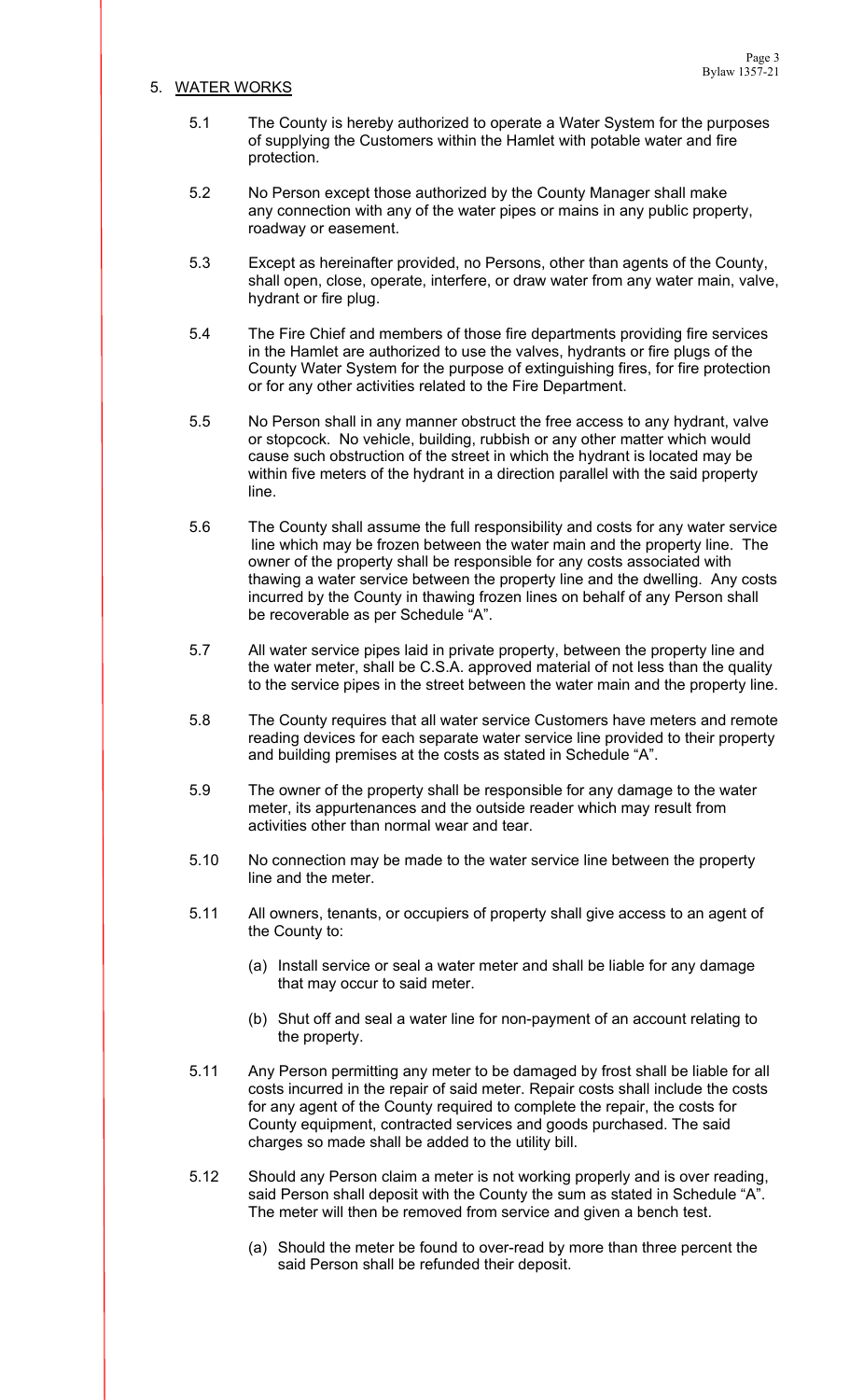Bylaw 1357-21 (b) Any meter which does not over-read by more than three percent shall be considered adequate, and the said Person shall forfeit the deposit to the County to cover costs of removal and test of said meter.

Page 4

- 5.13 No Person shall interfere with, cut or remove the wire seal on a meter, valve or outside reader, and no Person shall disconnect a meter or do anything which may prevent or impede the flow of water through a meter or the recording of the flow of water through the meter, or which may affect the proper operation of the water meter.
- 5.14 Where interference with, or obstruction, of the water meter, its appurtenances or the outside reader occurs the County Manager may order action to correct the interference or obstruction, such action to be carried out to the satisfaction of the County Manager, with costs charged to the Customer. The said charges so made shall be added to the utility bill.
- 5.15 Where a meter has been interfered with, an estimate of water consumption shall be made in accordance with this Bylaw as a basis for water and wastewater service charges, but this charge shall be in addition to other penalties that may be charged under this Bylaw.
- 5.16 To maintain an adequate water supply with the Hamlet of Mirror, the County Manager may impose restrictions on the use of water.

# 6. WELLS AND OTHER SOURCES OF SUPPLY OF WATER

- 6.1 No well or other source of water except the Hamlet water mains shall be used in the Hamlet without permission obtained from the County Manager.
- 6.2 All Persons having charge of or being owners or occupiers of premises containing a well or other source of supply of water other than the water mains of the Hamlet may apply to the County Manager for permission to use the water in such well or other source of supply of water other than the water mains of the Hamlet. The County Manager may impose such conditions on the use of such well or source, as he deems necessary.
- 6.3 Upon complying with the conditions prescribed in Section 6.2, the Person may be granted permission to use the water in the well or other source of supply of water. Any such permit may be withdrawn by the County Manager at any time without notice, and no Person shall use a well or other source of supply of water after permission for use of same has been withdrawn.
- 6.4 No permission will be issued for new wells after the date this Bylaw becomes effective.
- 6.5 If the use of any well or other source of supply of water is continued contrary to the provisions of this Bylaw 48 hours after notice to discontinue the use of same has been given by the County Manager to the owner or occupier of the premises on which it is situated, such well or other source of supply of water may be declared to be a nuisance and dangerous to the public health and safety and shall be removed, plugged, filled up, or otherwise abated.

# 7. WASTEWATER

- 7.1 The County is hereby authorized to operate a Wastewater System for the purposes of collecting, treating and disposing of wastewater produced by any Customer within the Hamlet.
- 7.2 No Person, except those authorized by the County Manager, shall make any connection with any of the wastewater pipes or mains in any public property, roadway or easement.
- 7.3 No Person shall throw, deposit or leave in or upon the County Wastewater System or any sewer, trap, grating, drain or manhole connected therewith, any material that may cause blockage of the County Wastewater System, including its mains or service connections.
- 7.4 No person shall discharge into the County Wastewater System, or any sewer, trap, grating, drain or manhole connected therewith, any liquid or liquids that would prejudicially affect the County Wastewater System, adversely affect the environment, or which would cause pollution or be hazardous.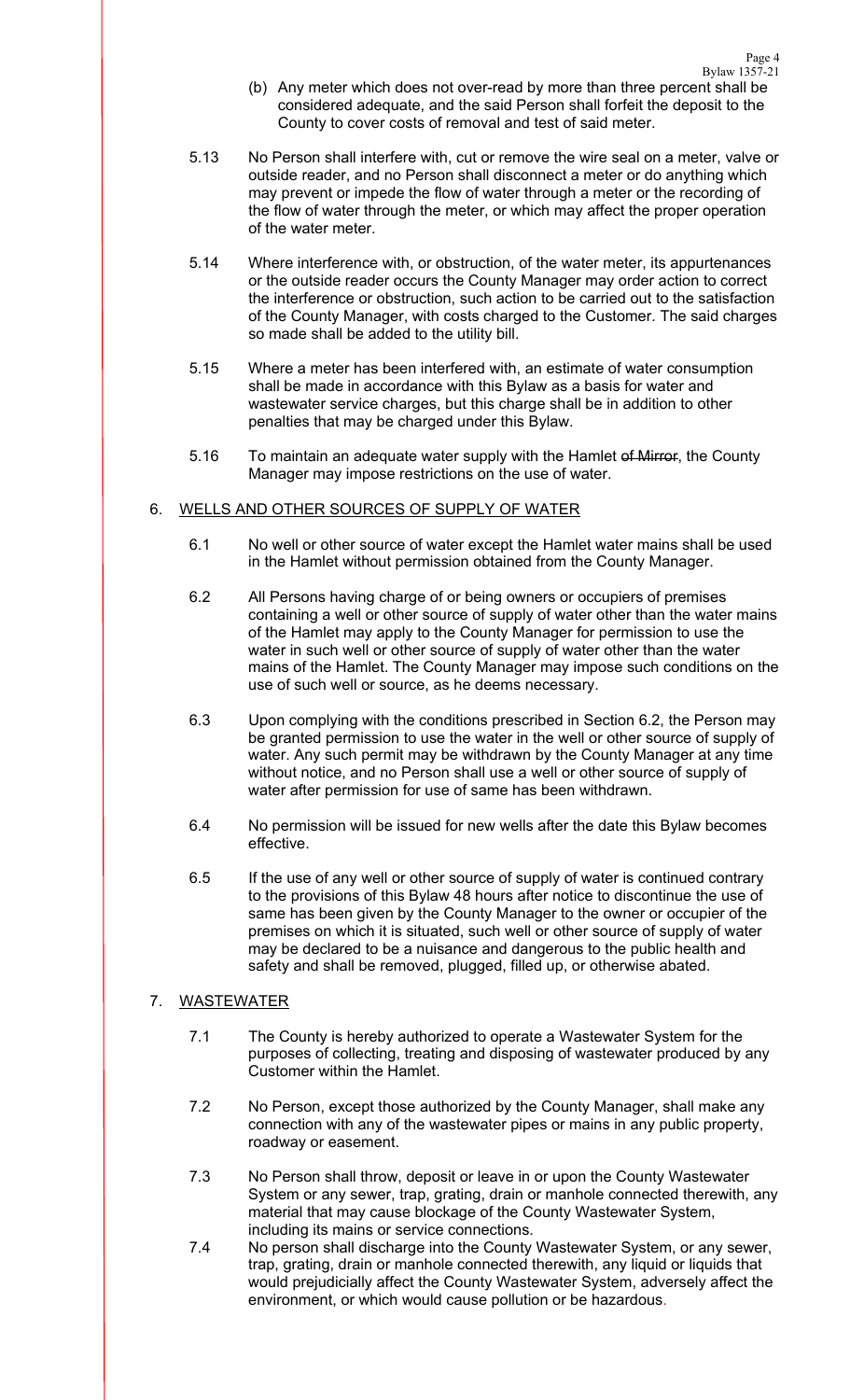Bylaw 1357-21 7.5 No Person shall make or cause to be made any connection with the County Wastewater System thereof for the purpose of conveying, or which may convey, into the same any inflammable or explosive material, storm water, roof drainage, cistern or tank overflow, condensing or cooling water.

Page 5

- 7.6 Foundation weeping tiles installed after the effective date of this Bylaw shall not be drained into any wastewater service but may be drained into storm wastewater mains or drainage ditches where the facility exists, and the connection is feasible.
- 7.7 No roof drains shall be connected to weeping tiles.
- 7.8 No Person shall discharge the contents of any privy, vault, manure pit or cesspool, directly or indirectly, into the County Wastewater System or any drain connected therewith.
- 7.9 No Person shall turn, lift, remove, raise or tamper with the cover of any manhole, ventilator or other appurtenance of the County Wastewater System, except agents of the County.
- 7.10 No Person shall cut, break, pierce or tap the County Wastewater System or appurtenance thereof, or introduce any pipe, tube, trough or conduit into the Hamlet wastewater system, except duly authorized agents of the County.
- 7.11 No Person shall interfere with the free discharge of the County Wastewater System, or part thereof, or do any act or thing which may impede or obstruct the flow or clog up the Hamlet wastewater system or appurtenance thereof.
- 7.12 An agent of Lacombe County shall have the right at all reasonable times to enter houses or other places which have been connected with the County Wastewater System, and access must be given to that agent to ascertain whether or not any improper materials or liquid is being discharged into the wastewater system, and the agent shall be authorized to stop, or prevent from discharging into the wastewater system, any private wastewater or drain through which substances are discharged which are liable to injure the wastewater or obstruct the flow of sewage.
- 7.13 No waste or discharge resulting from any trade, industrial or manufacturing process shall be directly discharged to the County Wastewater System without approval of the County Manager. As a condition of such approval, the County Manager may require such pre-treatment of the effluent as is deemed necessary. The pre-treatment facilities required shall be completely installed by the applicant, at his expense, prior to the construction of the wastewater connection, and thereafter shall be continuously maintained and operated by the applicant.
- 7.14 Grease traps of sufficient size and approved design shall be placed on the waste pipes from all hotels, restaurants, laundries and such other places as the County Manager may direct. Such traps shall be installed prior to any connection to the County Wastewater System.
- 7.15 No Person, other than those authorized by the County Manager, shall make any connection to, or shall cut or otherwise tamper in any way with the County Wastewater System.

## 8. WASTEWATER CONNECTIONS

- 8.1 Should any Person claim that any wastewater service line is plugging or is plugged because it is not laid according to good practice the said Person shall deposit with the County the sum as specified in Schedule "A". The County Manager will then be authorized to inspect the said wastewater service line by any method he considers necessary.
- 8.2 Should the said wastewater service line be found to be properly laid according to good work practices, the said Person shall forfeit the said deposit and shall be liable to pay all costs incurred by the County in opening the said wastewater service line. The said costs, less the deposit received, shall be added to the utility bill.
- 8.3 The Person occupying any premises connected to a wastewater main by a wastewater service line, shall be required to keep the said wastewater service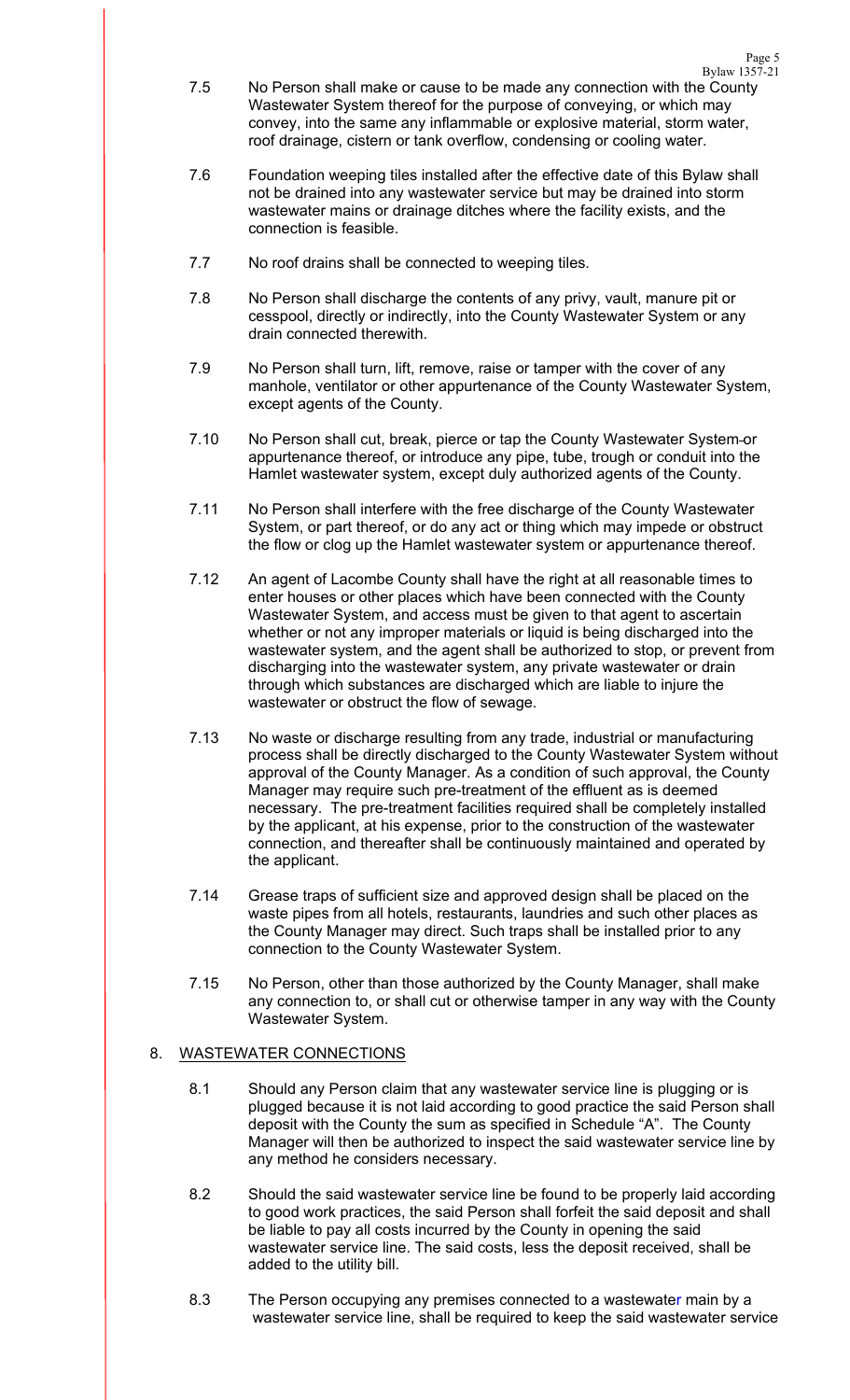## 9. WATER AND WASTEWATER CONNECTORS

- 9.1 A private water or wastewater connection cannot be made to the County Water System or Wastewater System until approval is granted by the County Manager. Permission can be obtained only after the owner or his agent has entered into an agreement with Lacombe County that establishes standards for construction practices and materials in accordance with Schedule "B". A fee as prescribed in Schedule "A" shall be paid to the County to recover the cost of processing and reviewing each agreement.
- 9.2 The County Manager may revoke or cancel any permit that may have been granted to connect with the water or wastewater systems if he finds that any work is not being done in accordance with the provisions of this Bylaw, and the Person make such connections or their successors in interest, shall have no right to demand or claim any damages in consequence of such permits being revoked or cancelled.

### 10. GARBAGE COLLECTION

- 10.1 The County is hereby authorized to operate a Garbage collection system for the purpose of collecting and disposing Garbage from Customers with the Hamlet.
- 10.2 All Residential Premises shall participate in the County Garbage Collection System program.
- 10.3 Owners or occupiers of Multiple Family Dwellings, commercial buildings, institutions, industrial sites and any buildings other than Residential Premises shall make their own arrangements for the proper removal and disposal of Garbage and other waste materials.
- 10.4 A maximum of five Receptacles of Garbage will be collected from each Residential Premises on each Garbage collection day.
- 10.5 The County Manager will establish the schedule, conditions, method of collection, waste storage and set-out locations for Garbage collection.
- 10.6 There will be no regularly scheduled Garbage collection on Sundays or Statutory Holidays. Garbage collection which falls on these days will be assigned an alternate pick-up day.
- 10.7 Despite the schedule of days for Garbage collection the County Manager may make alternate arrangements where weather conditions or other circumstances will not permit collection on the day or days scheduled.
- 10.8 All Garbage set for collection remains the property of the Customer until accepted by the County at the time of collection.
- 10.9 All Garbage set out for collection shall be placed at the Collection Point before 7:00 a.m. on the designated Collection Day.
- 10.10 No Customers shall set out and no Collector shall be required to pick-up the following materials for Garbage collection:
	- (a) Bulk Waste;
	- (b) Commercial Waste;
	- (c) Construction Waste;
	- (d) Hazardous Waste;
	- (e) Liquid Waste;
	- (f) Sharps, unless properly contained in a puncture resistant receptacle or package;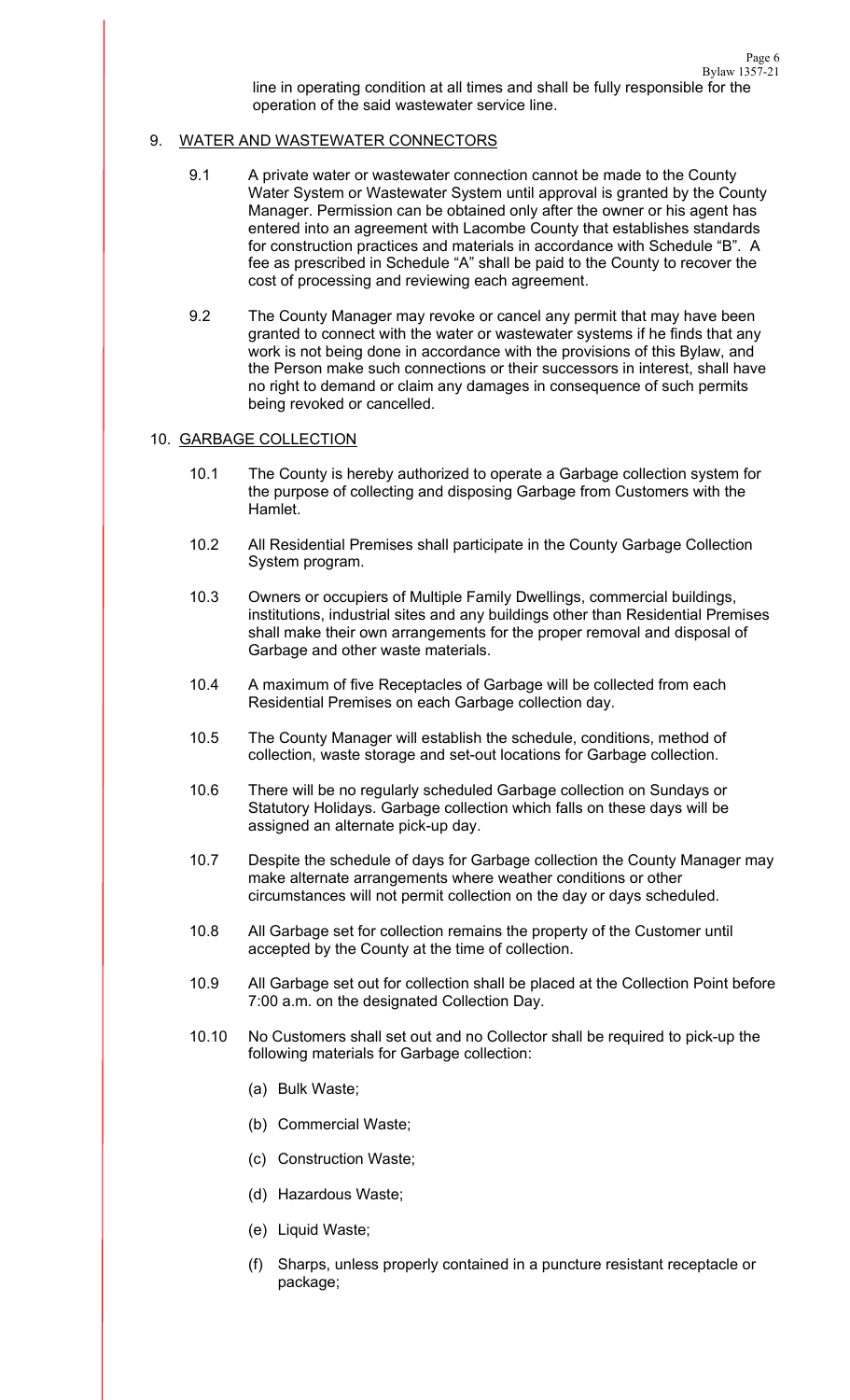- (g) Garbage generated by a Multiple Family Dwelling;
- (h) Flammable, combustible or oxidizing materials, materials that are on fire or above a temperature of 65°C;
- (i) Explosive substances, objects or mechanisms;
- (j) Ashes which are not properly quenched;
- (k) Oil, oil filters or oil containers;
- (l) Motor vehicle parts and farm implements;
- (m) Animal carcasses, offal or viscera;
- (n) Yard Waste, logs, land-clearing debris, timbers and fence posts;
- (o) Luminescent gas filled electric discharge tubes or fluorescent tubes;
- (p) Any material that is designated by the Alberta Recycling Management Authority;
- (q) Any material that is designated/banned by regional landfills; and
- (r) Waste materials not identified as acceptable for landfilling pursuant to any permit or certificate issued by Alberta Environment;
- 10.11 The Collector may refuse to accept any material which, in the opinion of the Collector, is unreasonable, contravenes any federal, provincial or County regulation or guideline for waste disposal, or which poses a danger or potential danger to human life or the environment.

### 11. RATES, BILLING, DEPOSITS AND COLLECTION

- 11.1 The rates to be charged to Customers for the purchase of County Water System, County Wastewater System and County Garbage Collection System services shall be prescribed in Schedule "A" of this Bylaw.
- 11.2 A utility bill showing actual or estimated amounts for all service charges to the Customer shall be prepared and mailed monthly. The water, wastewater and Garbage collection service charges and any other charge authorized by a bylaw of Lacombe County may be combined on a single Customer bill, but each charge shall be shown separately.
- 11.3 The billing for water service charges shall be based on meter readings taken within the last seven days of each month, or as soon as practical thereafter, or following a change in the ownership of the property.
- 11.4 Where a meter cannot be read by an agent of the County on the normally scheduled date for meter reading services, or where the meter or its appurtenances have been interfered with or obstructed, consumption amounts shall be estimated by the County based on past and current consumption information.
- 11.5 No reduction in rates or charges shall be made for any interruption of water, wastewater or Garbage collection services during a billing period.
- 11.6 Where a registered owner or occupant wishes to obtain water, wastewater or Garbage collection services, he shall make application to the County.
- 11.7 Customers opening a new account who are indebted to the County for utility services previously supplied shall not be entitled to receive utility services until payment of such outstanding account has been made in full.
- 11.8 Every applicant for the supply of water, wastewater or Garbage collection services shall, before the services are provided, deposit with the County a deposit as prescribed in Schedule "A".
- 11.9 Customers opening a new utility account due to a change of residence within the Hamlet shall not have to pay a deposit if 1) the Customer has an existing utility account established for at-least two years; 2) the existing account is not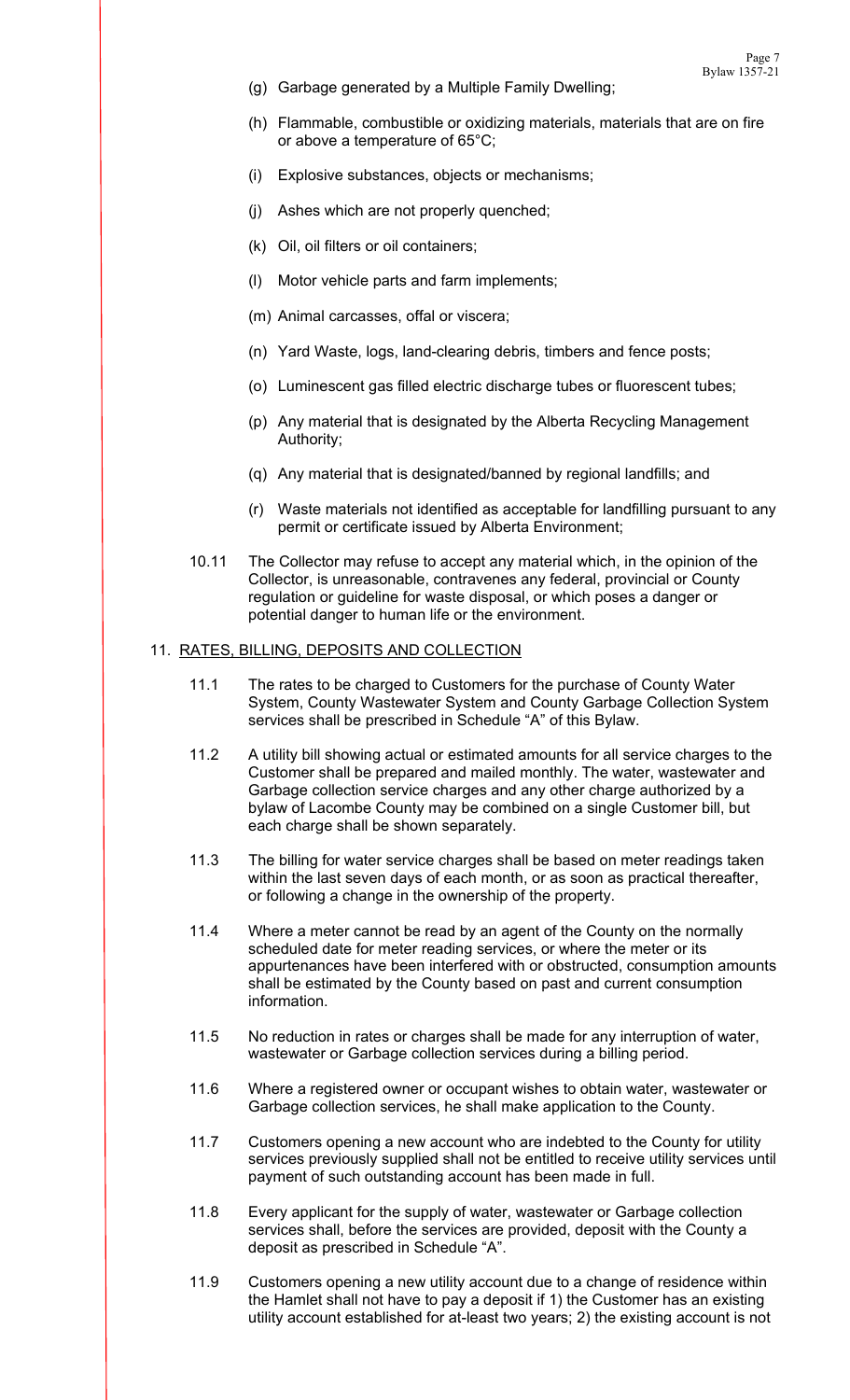- 11.10 Interest shall not be paid for the period of time which the deposit is held by the County.
- 11.11 Deposits shall be returned as follows:

account.

- (a) Where Customers have made payment of all utility bills rendered them on or before the due date stated on the bill during the most recent two-year period, and have maintained their utility account in good standing during that time.
- (b) When the water, wastewater or Garbage collection service has been discontinued after deducting any unpaid account at the time of such discontinuance of service.
- 11.12 All utility bills are due and payable upon receipt of billing with payment to be made at the Lacombe County office or at such other place as may be designated from time to time by the County Manager.
- 11.13 Non-receipt of a utility bill shall not exempt the Customer from payment of the services rendered.
- 11.14 Any utility account balance which remains unpaid after the last day of the month in which the County office is regularly open shall have added by way of penalty, a charge as specified in Schedule "A" based on the combined account balance including other services and charges included on the utility bill by Lacombe County.
- 11.15 Where a utility account has been outstanding for a period of 60 days, a notice shall be mailed to the Customer and the registered owner of the property if the Customer is not the registered owner, warning that water service may be shut off and Garbage collection service may be discontinued unless full payment of the account is received within seven days of the notice. If payment is not received within the seven-day period, the County will hand deliver, or post a final notice on the property, warning that water services shall be shut off unless full payment of the account is received within two days of the final notice. Payment must be by cash, certified cheque, debit card or internet banking.
- 11.16 Where water service has been shut off and Garbage collection service has been discontinued for non-payment of a utility account in accordance Section 10.15, the said services shall not be resumed until such time as the account, including penalties and a water service reconnection fee as prescribed in Schedule "A", has been paid and an account deposit, as prescribed in Schedule A, has been provided. Payment must be by cash, certified cheque, debit card or internet banking.
- 11.17 Notwithstanding Section 10.16, where the Customer is unable to pay the entire amount of the outstanding utility account the County Manager may, upon negotiation of a satisfactory repayment schedule, postpone the shut off of water services or discontinuation of Garbage collection services.
- 11.18 Where the registered owner of the property is the Customer and where a utility account and other charges under this Bylaw remain unpaid, the County Manager may add the unpaid utility and other charges to the tax roll account of the property.
- 11.19 Where an outstanding utility account cannot be collected as a result of shutting off the water or discontinuing the Garbage collection service, or if it cannot be added to the tax roll, the County Manager may undertake collection by any means provided by law.
- 11.20 Any Person wishing to discontinue receiving water, wastewater and Garbage collection service from the County shall give two working days-notice of the same to the County office, otherwise the rates will continue until such notice is given or the water is turned off.
- 11.21 Where water, wastewater and garbage collection service is to be discontinued a final billing will be calculated on a prorated basis from the date of the last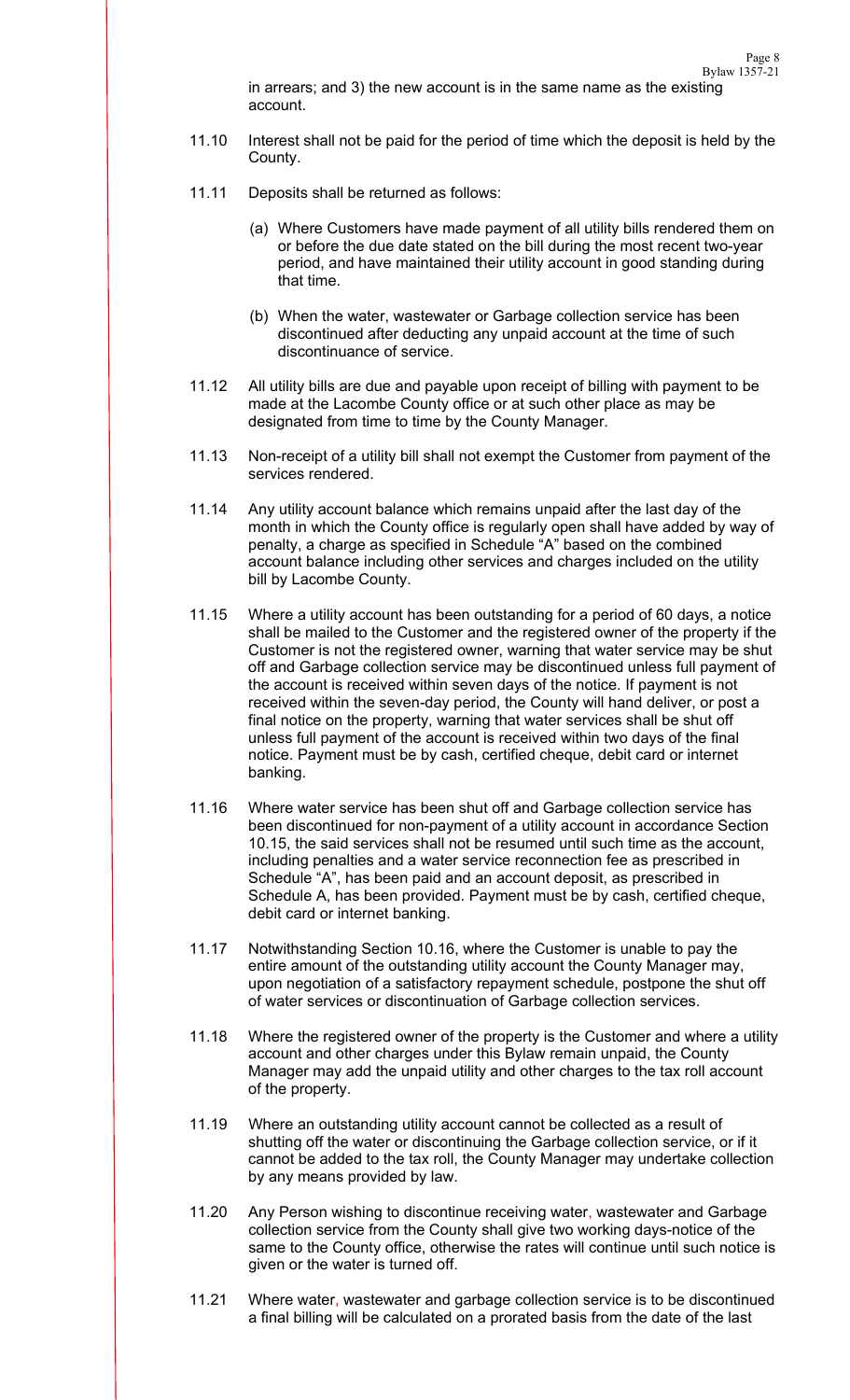billing to the date of discontinuance of service.

- 11.22 Where it has been determined that a Customer has been paying an amount lesser than that which should have been paid because of errors of the County such as:
	- (a) Improper meter placement, sizing or specification;
	- (b) Improper rate application; or
	- (c) Improper meter reading or bill calculation;

a charge of the difference between what was paid and what should have been paid shall be paid by the Customer for the period between January 1<sup>st</sup> of the year previous to the current year and the date on which the error was discovered.

- 11.23 Where it has been determined that a Customer has been paying an amount greater than that which should have been paid because of errors of the County such as:
	- (a) Improper meter placement, sizing or specification;
	- (b) Improper rate application; or
	- (c) Improper meter reading or bill calculation;

a refund of the difference between what was paid and what should have been paid shall be given to the Customer for the period between January 1<sup>st</sup> of the year previous to the current year and the date on which the error was discovered. Notwithstanding the above, Council may, at its sole discretion, authorize a refund exceeding the amount determined in this Section.

11.24 Any Person who requests that water, wastewater and Garbage collection services be discontinued for an extended period of time may request that the County discontinue and resume the said services on the dates they request. A fee as outlined in Schedule "A" will be charged for this service.

## 12. ENFORCEMENT

- 12.1 Any Person who violates a provision of this Bylaw is guilty of an offence and liable upon summary conviction to a fine of not more than \$2,500 and not less than \$300 exclusive of costs, and in each and every case in default of payment said Person shall be liable to imprisonment for a period not exceeding six months, unless the fine and costs be sooner paid.
- 12.2 A Peace Officer is hereby authorized and empowered to issue a Violation Tag to any person the Peace Officer has reasonable and probable grounds to believe has contravened any provision of this Bylaw. The Violation Tag shall state:
	- (a) The name and address of the offender if ascertainable;
	- (b) The offence and location;
	- (c) Date of the offence;
	- (d) The appropriate penalty for the offence as in Schedule "A" of this Bylaw;
	- (e) That the penalty shall be paid within 30 days of the issuance of the Violation Tag; and
	- (f) Any other information as may be required by the County Manager.
- 12.3 The Violation Tag may be issued to such person:
	- (a) Either personally; or
	- (b) By mailing a copy to such Person at their last known address; or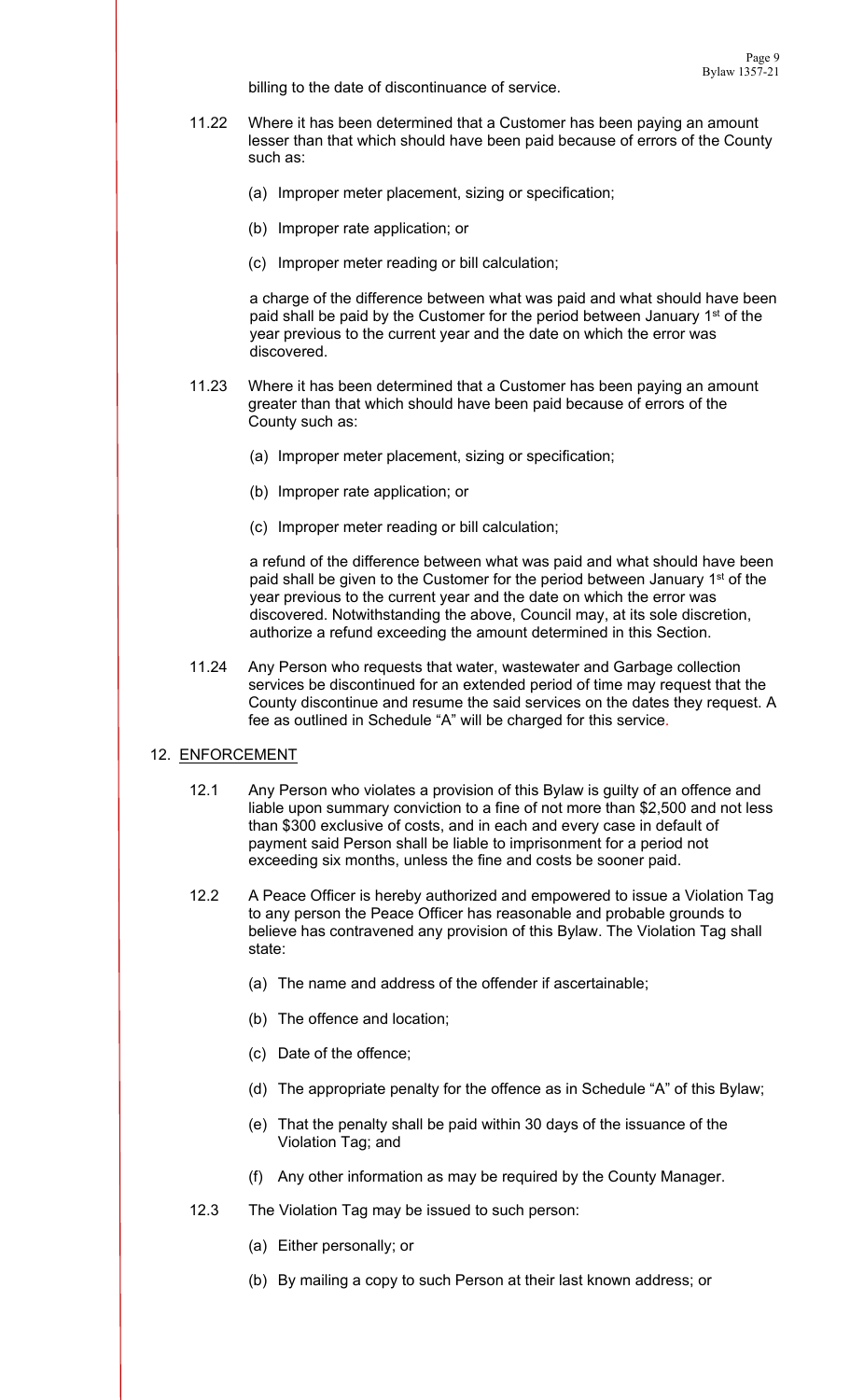- (c) By leaving it for the Person at his residence with a person on the premises who appears to be at-least 18 years of age.
- 12.4 Where a Violation Tag is issued pursuant to Section 12.2 of this Bylaw, the person to whom the Violation Tag is issued may, in lieu of being prosecuted for the offence, pay to Lacombe County the penalty specified on the Violation Tag.
- 12.5 Nothing in this Bylaw shall prevent a Peace Officer from immediately issuing a Violation Ticket.
- 12.6 In those cases where a Violation Tag has been issued and if the penalty specified on the Violation Tag has not been paid with the prescribed time, then a Peace Officer is hereby authorized to issue a Violation Ticket pursuant to Part II of the *Provincial Offences Procedure* Act to any Person who the Peace Officer has reasonable grounds to believe has contravened any provision of this Bylaw.
- 12.7 Notwithstanding Section 12.2 of this Bylaw, a Peace Officer is hereby authorized and empowered to immediately issue a Violation Ticket pursuant to Part II of the *Provincial Offences Procedure* Act to any Person who the Peace Officer has reasonable grounds to believe has contravened any provision of this Bylaw.
- 12.8 Any person to whom a Violation Ticket has been issued may make voluntary payment in respect of the Violation Ticket by delivering the Violation Ticket along with an amount equal to that specified for the offence as set out in Schedule "A" of this Bylaw, to the Provincial Court office specified on the Violation Ticket.
- 12.9 No provision of this Bylaw nor any action taken pursuant to any provision of this Bylaw shall in any way restrict, limit, prevent or preclude the County from pursuing any other remedy in relation to an offence, as may be provided by the Municipal Government Act, or any other law of the Province of Alberta.

## 13. MISCELLANEOUS

- 13.1 Nothing in this Bylaw relieves a Customer from complying with any provision of any federal or provincial law or regulation, other bylaw or any requirement of lawful permit, order or license.
- 13.2 No person shall obstruct, hinder or impede any authorized representative of the County in the exercise of any of their powers or duties pursuant to this Bylaw.
- 13.3 Each provision of this Bylaw is independent of all other provisions. If any such provision is declared invalid by a court of competent jurisdiction, all other provisions of this Bylaw will remain valid and enforceable.
- 13.4 This Bylaw repeals Bylaw No. 1314/19.
- 13.5 This Bylaw comes into full force and effect on the date of passing.

Reeve

County Manager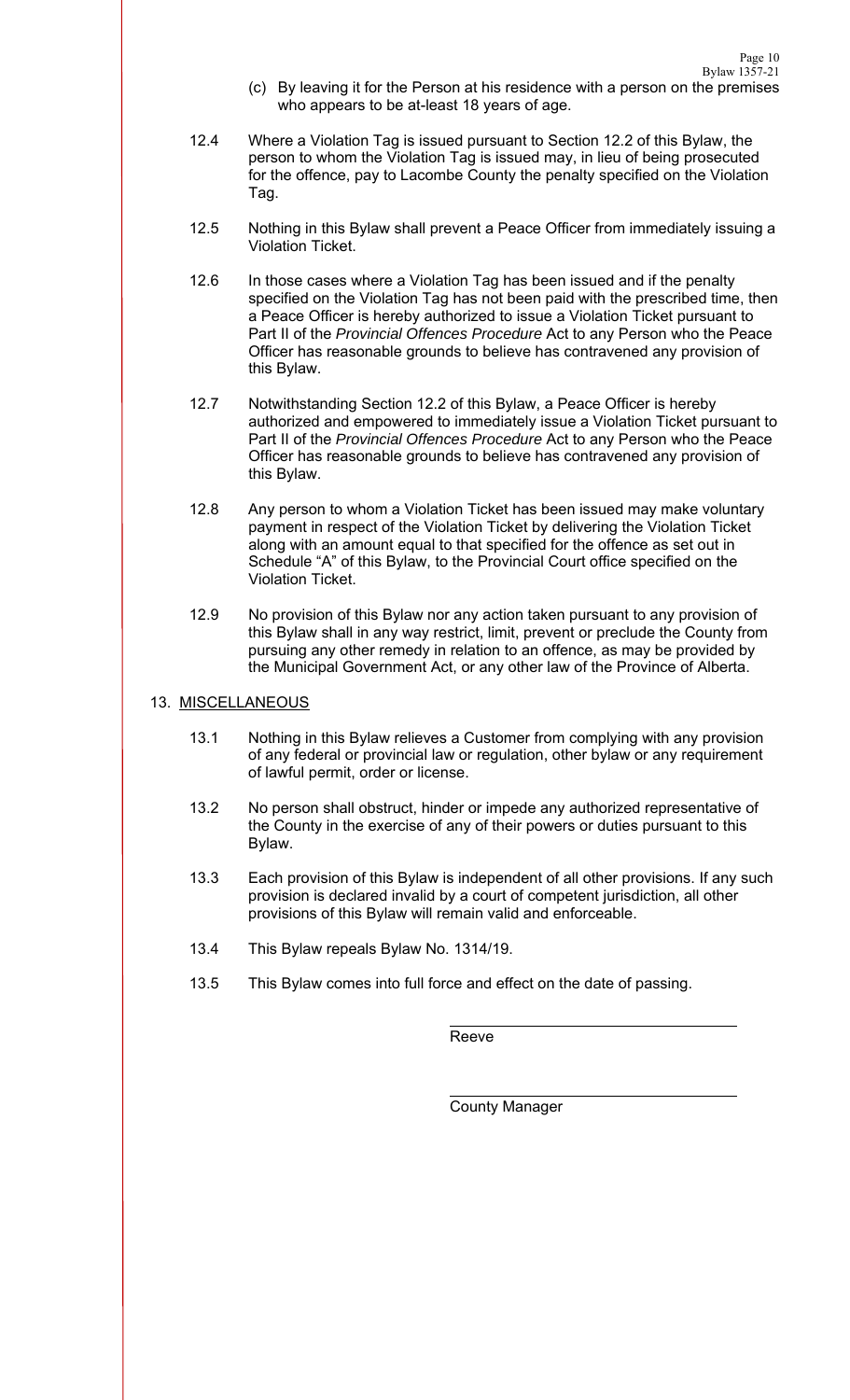## **SCHEDULE "A" RATES**

- 1. Water Service Fixed Charge of \$68.19 per month plus a consumption charge of \$3.48 per cubic meter.
- 2. Wastewater Services Fixed Charge of \$22.43 per month plus a consumption charge, based on the amount of water consumed, of \$0.71 per cubic meter.
- 3. Water and wastewater charges for the Mirror Skating Rink, the Mirror Library, and the Mirror Museum shall be 50% of the normal water and wastewater charges for the respective facilities.
- 4. Garbage Collection Services \$19.60 per month.
- 5. Account Deposits

| <b>Residential Customers - Homeowners</b> | \$200.00 |
|-------------------------------------------|----------|
| <b>Residential Customer - Renters</b>     | \$300.00 |
| <b>Non-Residential Customers</b>          | \$300.00 |

- 6. A fee of \$50.00 will be charged to the utility bill of any Person who requests that Water, Wastewater and Garbage Collection Services be discontinued for an extended period of time and resumed on dates they request.
- 7. The deposit for the testing of a water meter under this Bylaw shall be \$100.00.
- 8. Water meters will be provided for new connections at County cost plus 10%, but the water meter remains the property of Lacombe County.
- 9. There shall be no charge for the cost of processing and reviewing agreements regarding the installation of private water and wastewater connections.
- 10. The deposit for the inspection of a wastewater service line under this Bylaw shall be \$200.00.
- 11. Where this Bylaw provides for the recovery of costs, the charge to the utility bill shall be at cost plus 25%.
- 12. Penalties on unpaid utility bill balances as prescribed by the Bylaw shall be 2% (24% per annum) on the outstanding balance as calculated after the last day of the month in which the Lacombe County office is regularly open.
- 13. The penalty to any Customer who submits a non-sufficient funds (N.S.F.) cheque to Lacombe County for payment towards a utility bill shall be \$25.00 in each instance, and such amounts shall be added to the utility account balance.
- 14. Where services are discontinued for non-payment of an account, a reconnection charge of \$50.00 shall be payable in advance of the reconnection of the services.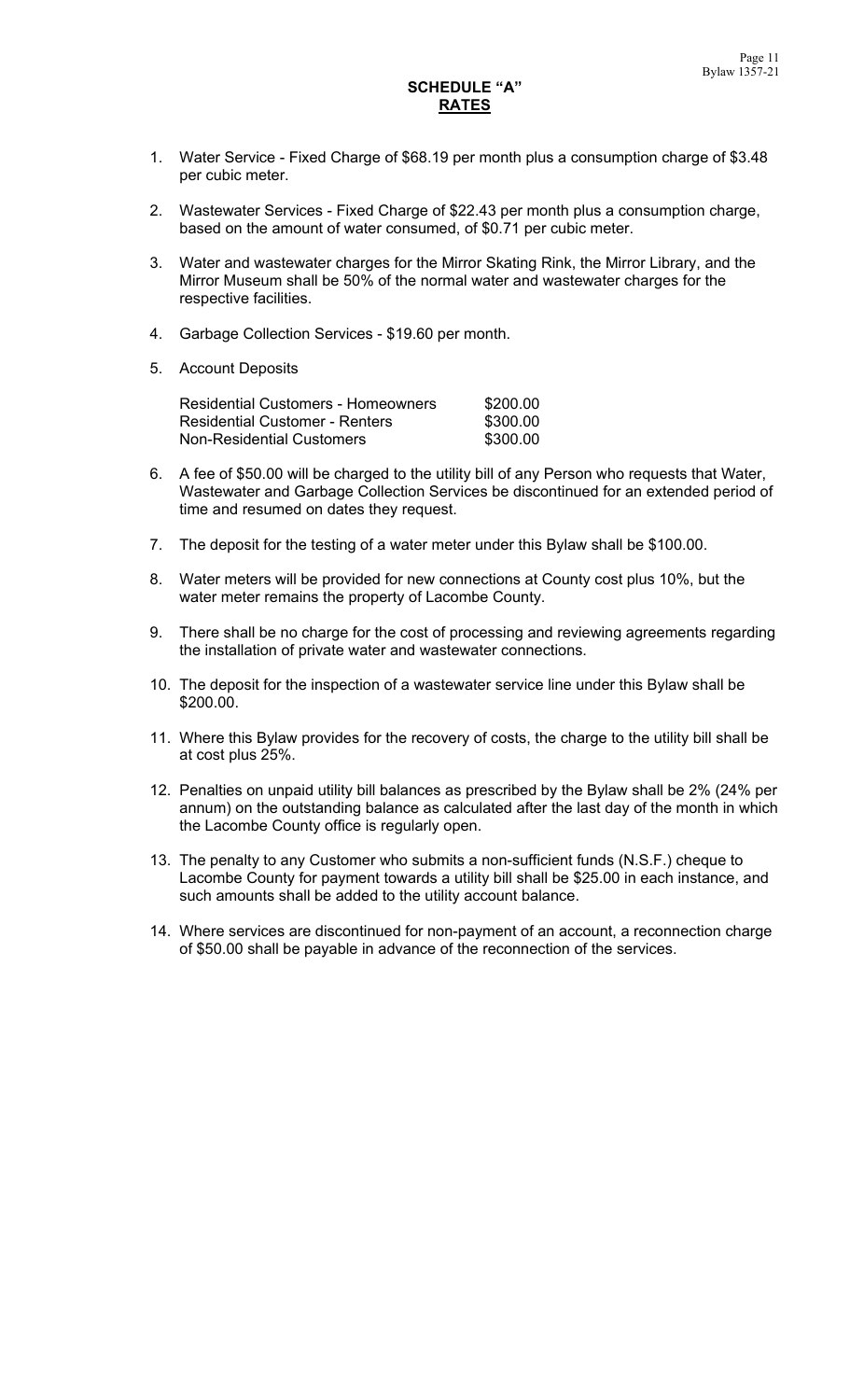## **SCHEDULE "B" STANDARDS & SPECIFICATIONS**

The following standards and specifications shall apply to all water and wastewater connections:

1. Water Service Connections

 All work must be done in compliance with current Occupational Health & Safety regulations for safe trenching.

Polyethylene Municipal Tubing, PE 3406, Series 160 to CAN3-B137.1.

 Polyethylene pipe joints to be thermal butt fusion welded, or by use of compression fittings.

Curb Stops: to be installed at grade on the property line and marked.

 For direct connection to service mains double stainless-steel strap water service saddles must be used.

 A traffic accommodation plan which is to include but is not limited to road detours and signage must be submitted to and approved by the County.

 Affected Customers are to be notified at least 24 hours prior to any anticipated interruptions in their water service. Where possible, interruptions are to be scheduled during non-peak hours. If an interruption is to last longer than 8 hours temporary water service using hoses connected to outside taps of each house is to be provided.

 Pipes and fittings must be cleaned of accumulated debris and water before installation. An inspection for defective materials must be conducted and defective materials must be removed from the site.

### 2. Wastewater Service Connections

 All work must be done in compliance with current Occupational Health & Safety regulations for safe trenching.

Polyvinyl chloride SDR28 to CSA B182.1 pipe any color but blue.

 Service Saddles: manufactured tee saddles, gasketed joints, secured with double stainless-steel straps.

Domestic wastewater services shall be a minimum of 100 millimeter pipe.

 A traffic accommodation plan which is to include but is not limited to road detours and signage must be submitted to and approved by the County.

 Affected Customers are to be notified at least 24 hours prior to any anticipated interruptions in their water service. Where possible, interruptions are to be scheduled during non-peak hours. If an interruption is to last longer than 8 hours temporary water service using hoses connected to outside taps of each house is to be provided.

 Pipes and fittings must be cleaned of accumulated debris and water before installation. An inspection for defective materials must be conducted and defective materials must be removed from the site.

3. Trenching, Backfilling and Installation

### On Roads or Lanes

Minimum depth of cover shall be 2.75 meters (9 feet).

Disturbance on the road or lane surface shall not exceed 2.4 meters (8 feet) in width.

 All reasonable precautions to protect and safeguard the lives and property of the traveling public during construction must be taken.

The road or lane must be returned to its pre-construction condition.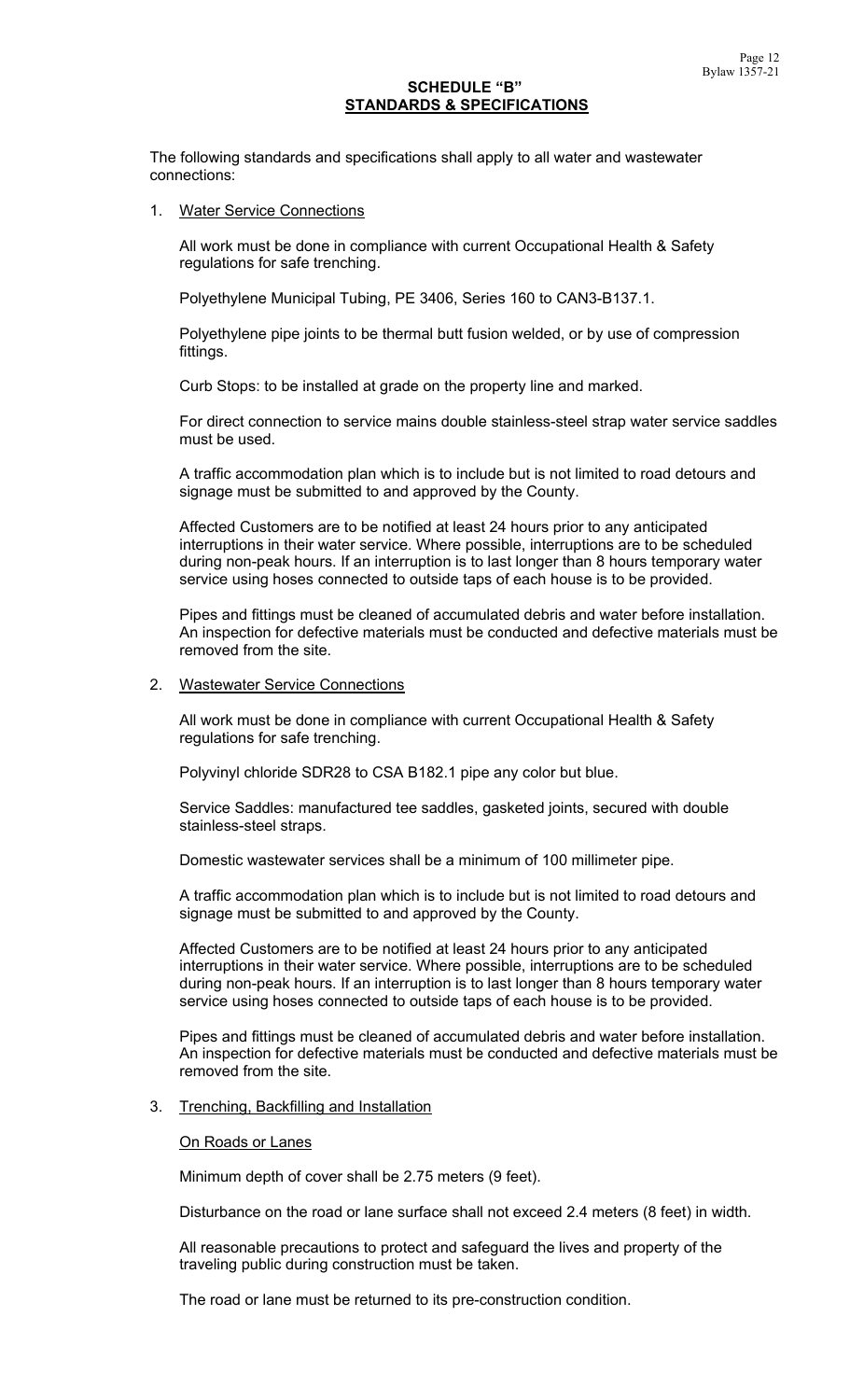Trench backfill must be well compacted. The maximum lift is to be 15 centimeters per layer.

Dry material to be used for backfilling.

#### **On Property**

 A minimum depth at connection to the service main of 2.75 meters (9 feet) must be maintained.

 For wastewater lines, a minimum grade of 2% from the service main to the residence must be maintained.

Deflections in wastewater lines will be limited to  $2 - 22.5$  degree elbows per service. Where possible lines are to be installed without deflections.

Obstacles in the trench must be removed before laying pipe.

Water and wastewater lines may be laid in the same trench.

No backfilling is to be done prior to inspection by the County.

For water services, a pressure test of the line must be conducted before backfilling.

#### 4. Construction Security

 In cases where the installation of water and wastewater connections will require the excavation or crossing of County roads or lanes, security in the amounts prescribed below must be placed with Lacombe County.

 For gravel surfaced roads or lanes, security in the amount of \$1,000 will be held by Lacombe County until such time as the work is completed and the road or lane surface is reclaimed to the satisfaction of the County.

 For asphalt or oil surfaced roads, security in the amount of \$2,000 will be held by Lacombe County until such time as the work is completed and the road or lane surface is reclaimed to the satisfaction of the County.

### 5. Inspection

 All water and wastewater connection works must be inspected by the County prior to backfilling.

The installer must provide 24 hours-notice to the County of the inspection.

 Inspections will only be completed during Lacombe County regular business hours (8:30 a.m. to 4:30 p.m. Monday to Friday, excluding statutory holidays).